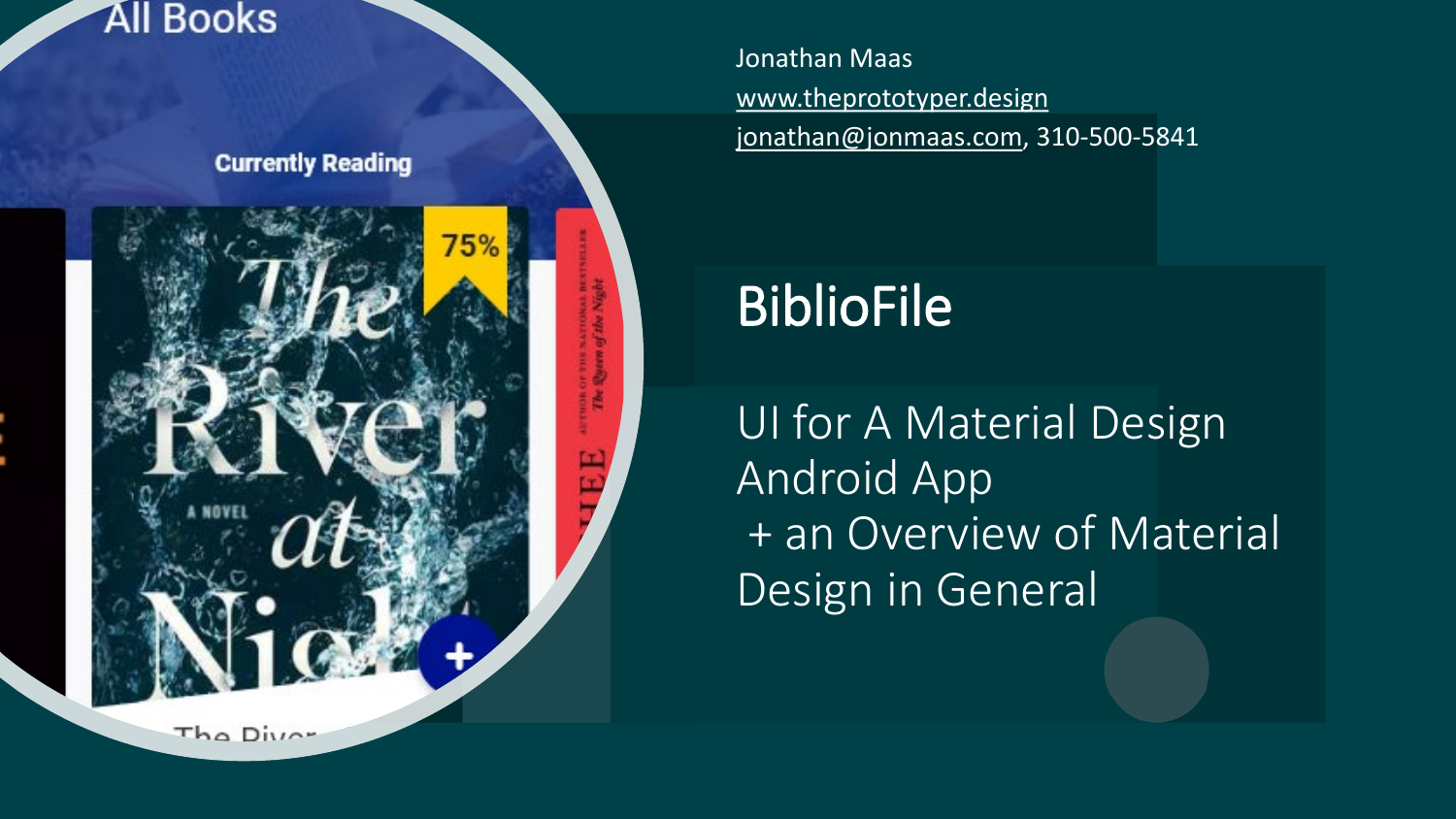### What this document is

This document is meant to –

- 1) Give an overview of Google Material Design
- 2) Show my UI for BiblioFile, a Material Design Android App I am currently developing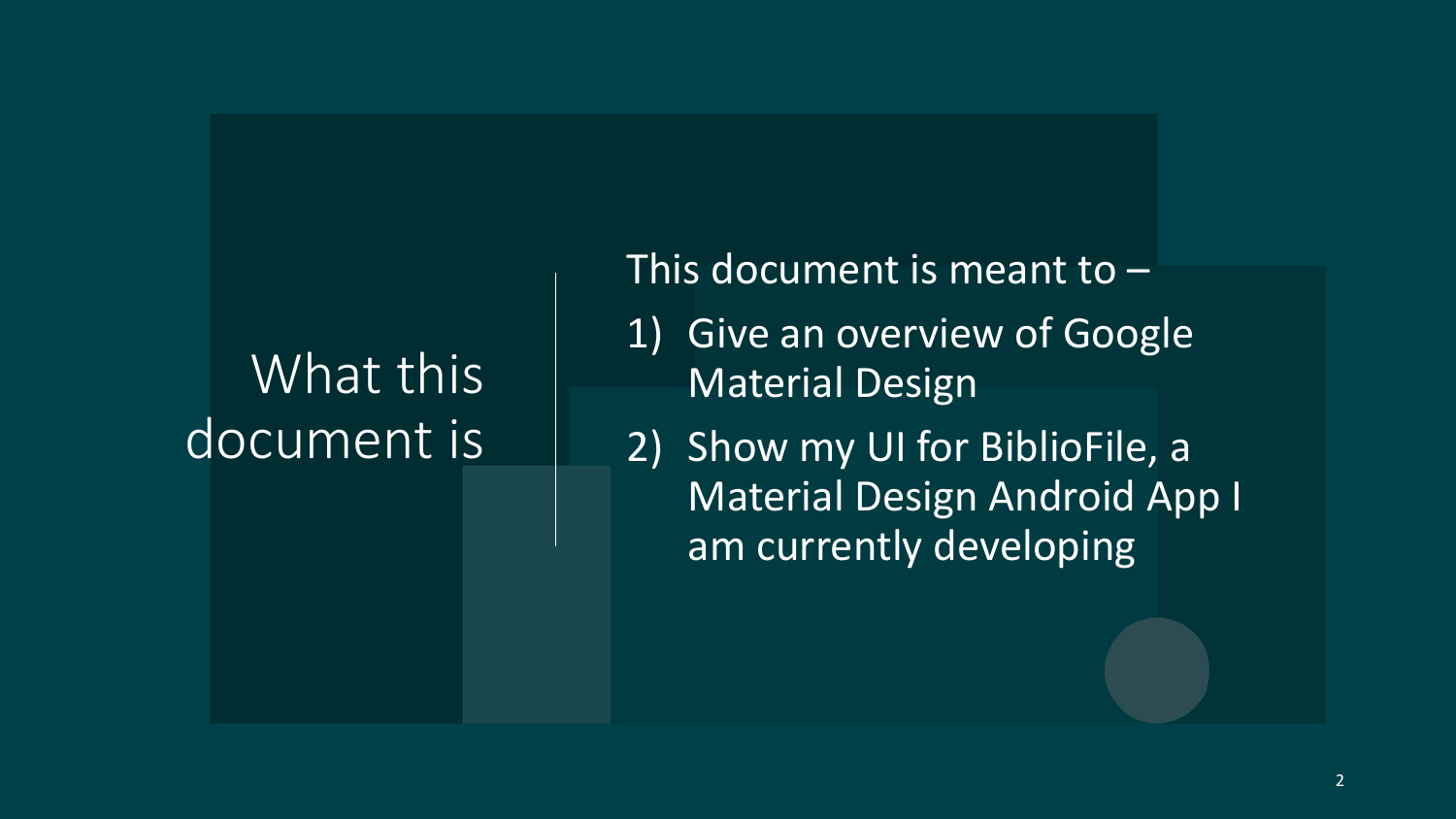Google Material Design - a Brief Overview

#### **First of all, what is Google Material Design?**

In short –

- It's a Design Language for Android introduced in 2014.
- It employs a lot of basic shapes.
- It measures itself in DP, or *Device Independent Pixels*. IE it thinks in terms of percentage of screen size for each element – so that the design can work on any screen size.

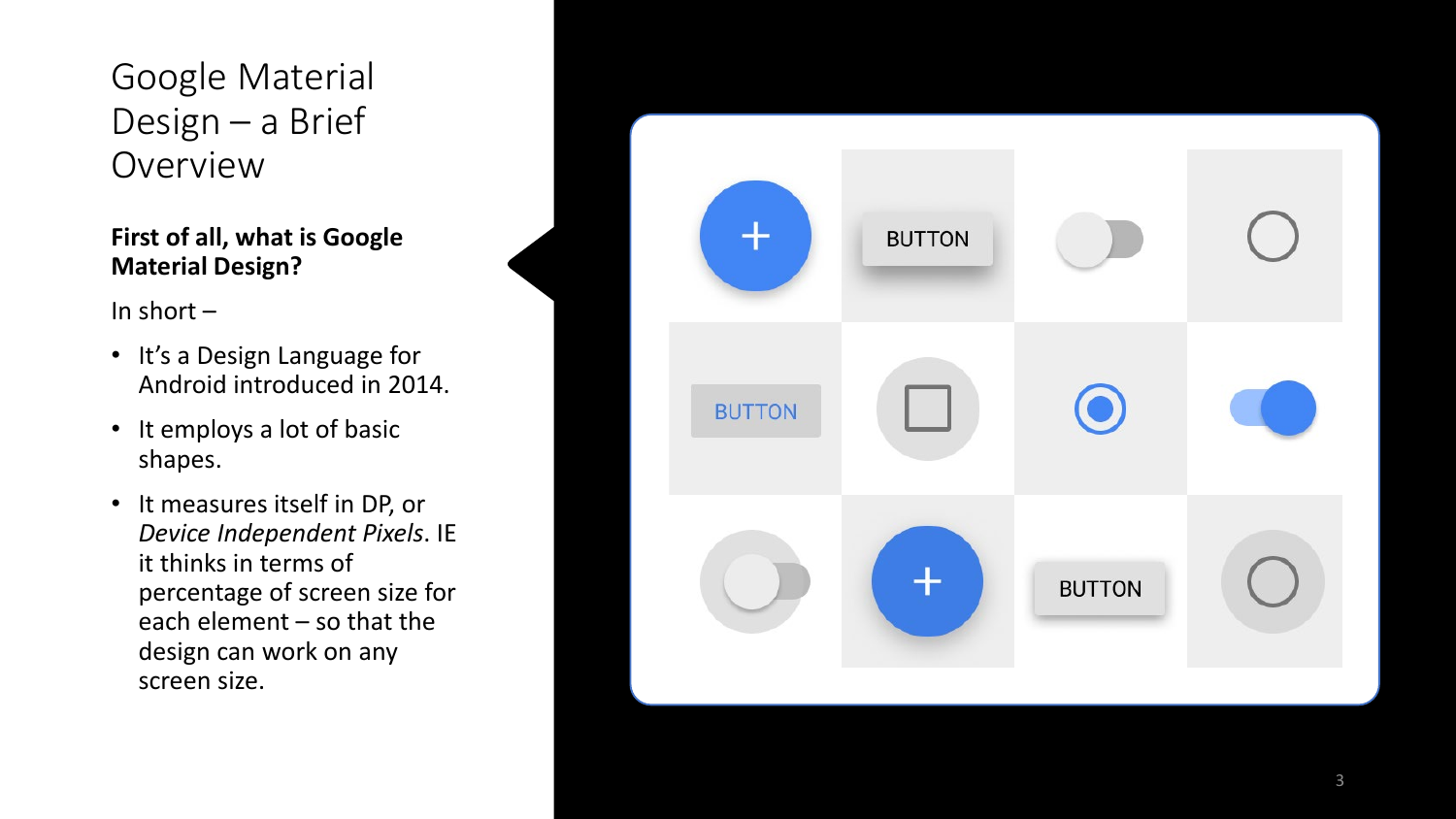#### Google Material Design – Continued

#### **How should a Designer approach Material Design?**

- Be bold and deliberate strong, solid shapes.
- The user should feel like they are 'Interacting with Material' – moving and interacting with shapes.
- Bring natural Newtonian motion animate when you can, but in a quick, understandable way.
- Stick to Android system fonts and Material system icons whenever you can – there should be a feeling of familiarity even for First Time Users.



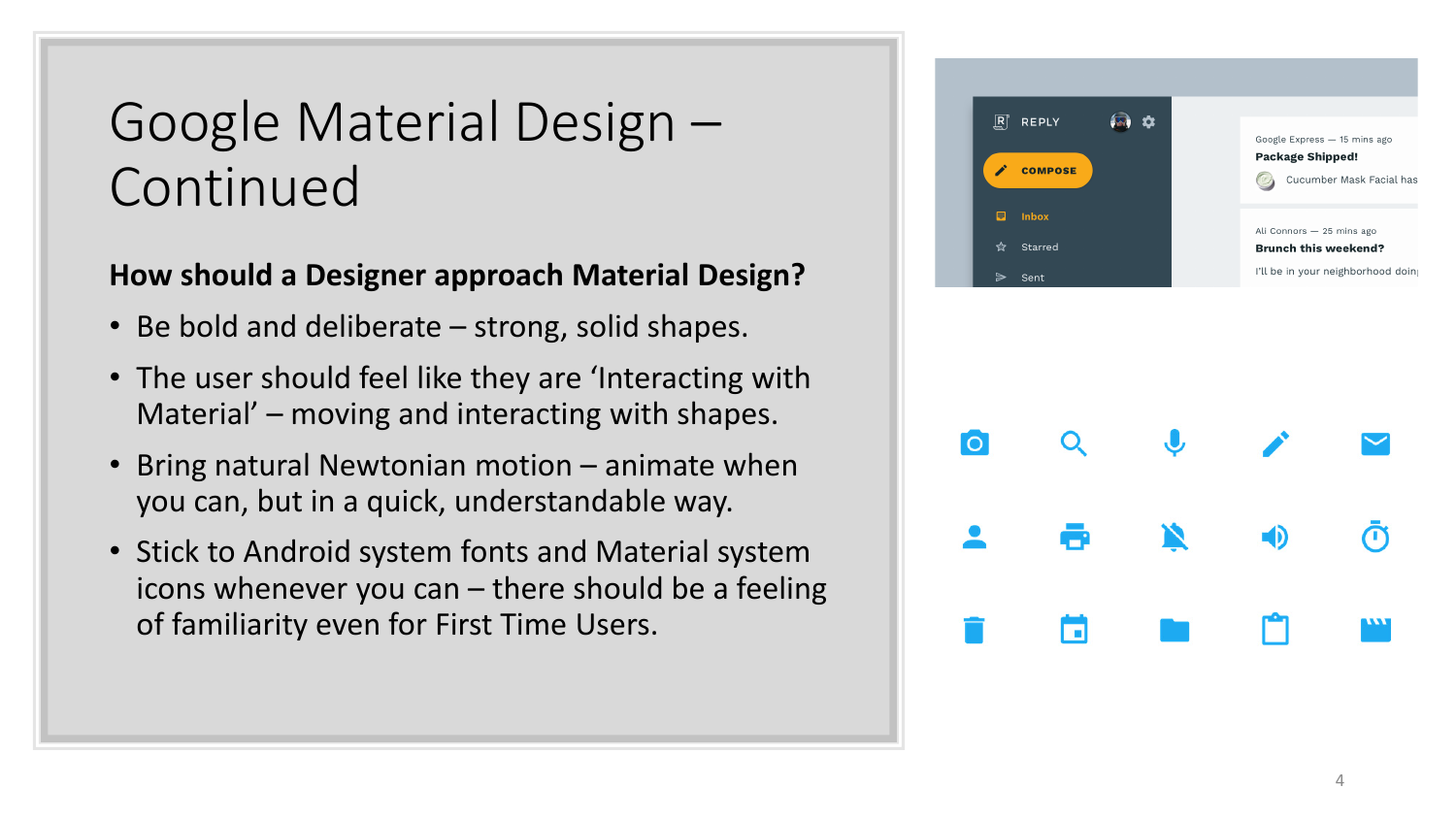#### BiblioFile

And now the app itself.

BiblioFile is an Android App I am currently designing. It is an Android App that employs Material Design, and helps you manage your online bookshelf.

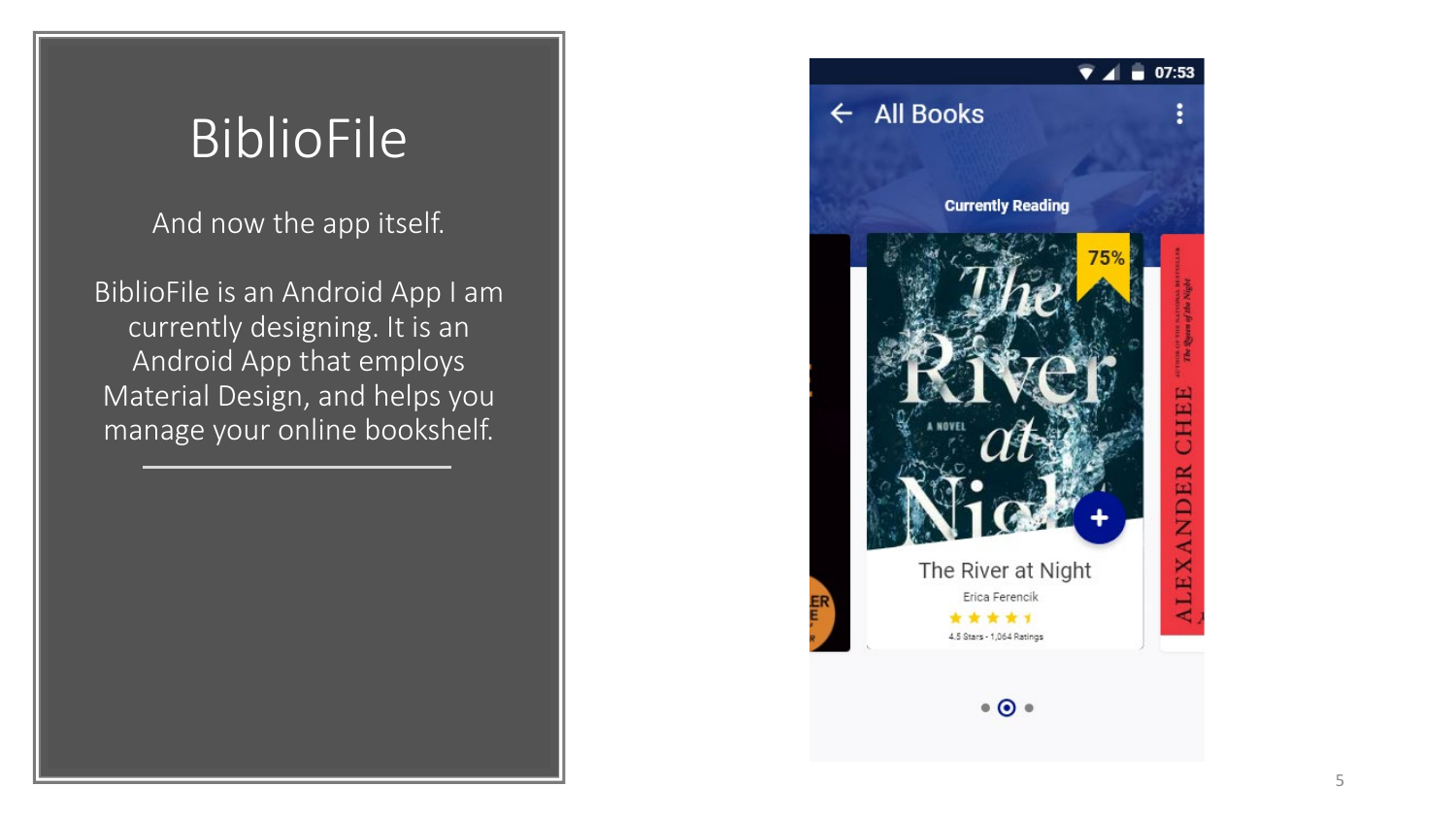



**George Raymond Richard Martin** (born George Raymond Martin; September 20, 1948), also known as GRRM, is an American novelist and Lorem Ipsum Sit Dolor.

He has lorem ipsum sit dolor, and lorem ipsum sit consecutur amitas consectur welem.

lorem ipsum sit dolor, and locale incum oit concocutur.



# The Screens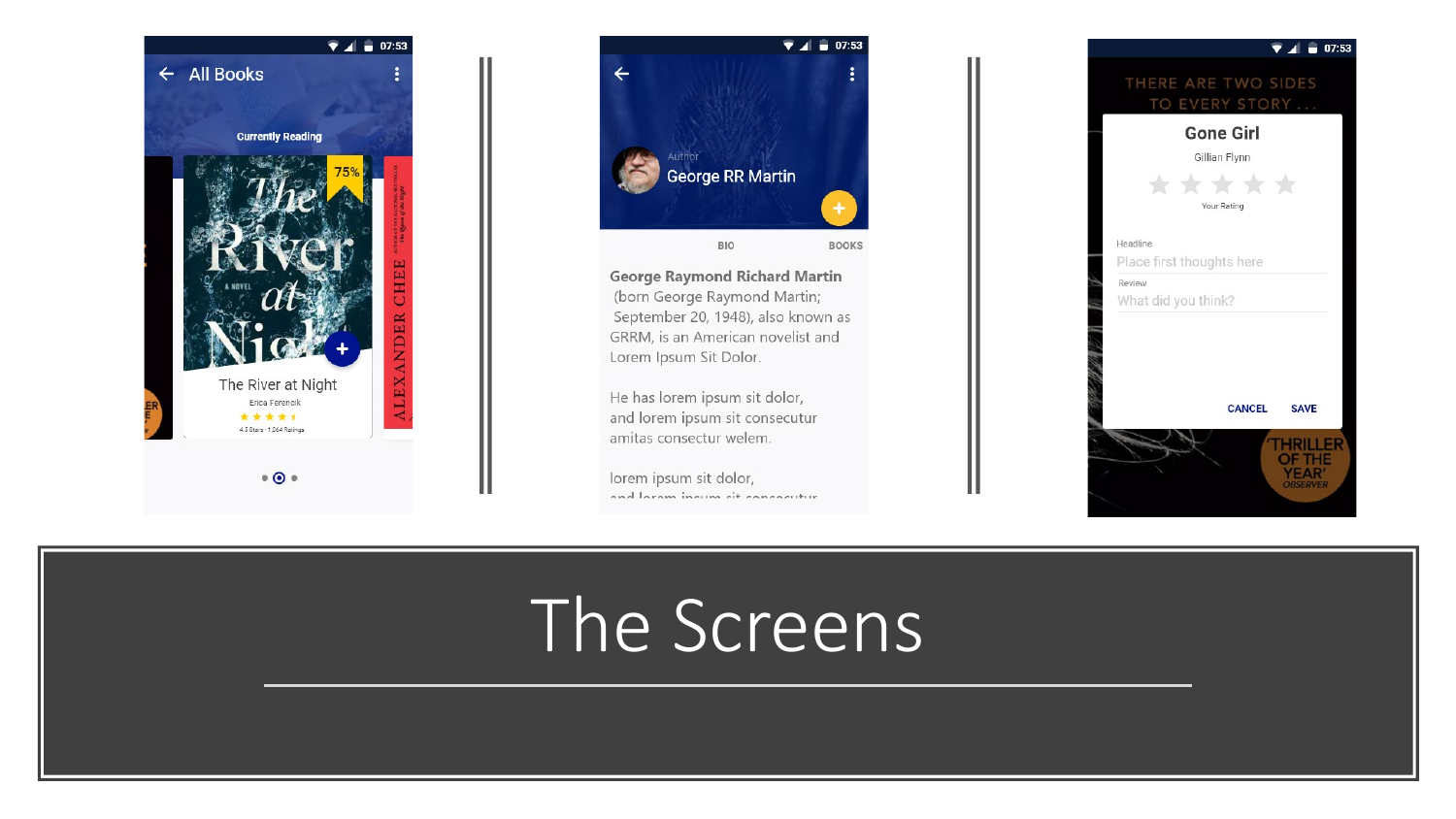

### Scrolling Through Content

User should see high resolution versions of the books they have in their library. Data should be there, but kept to a minimum.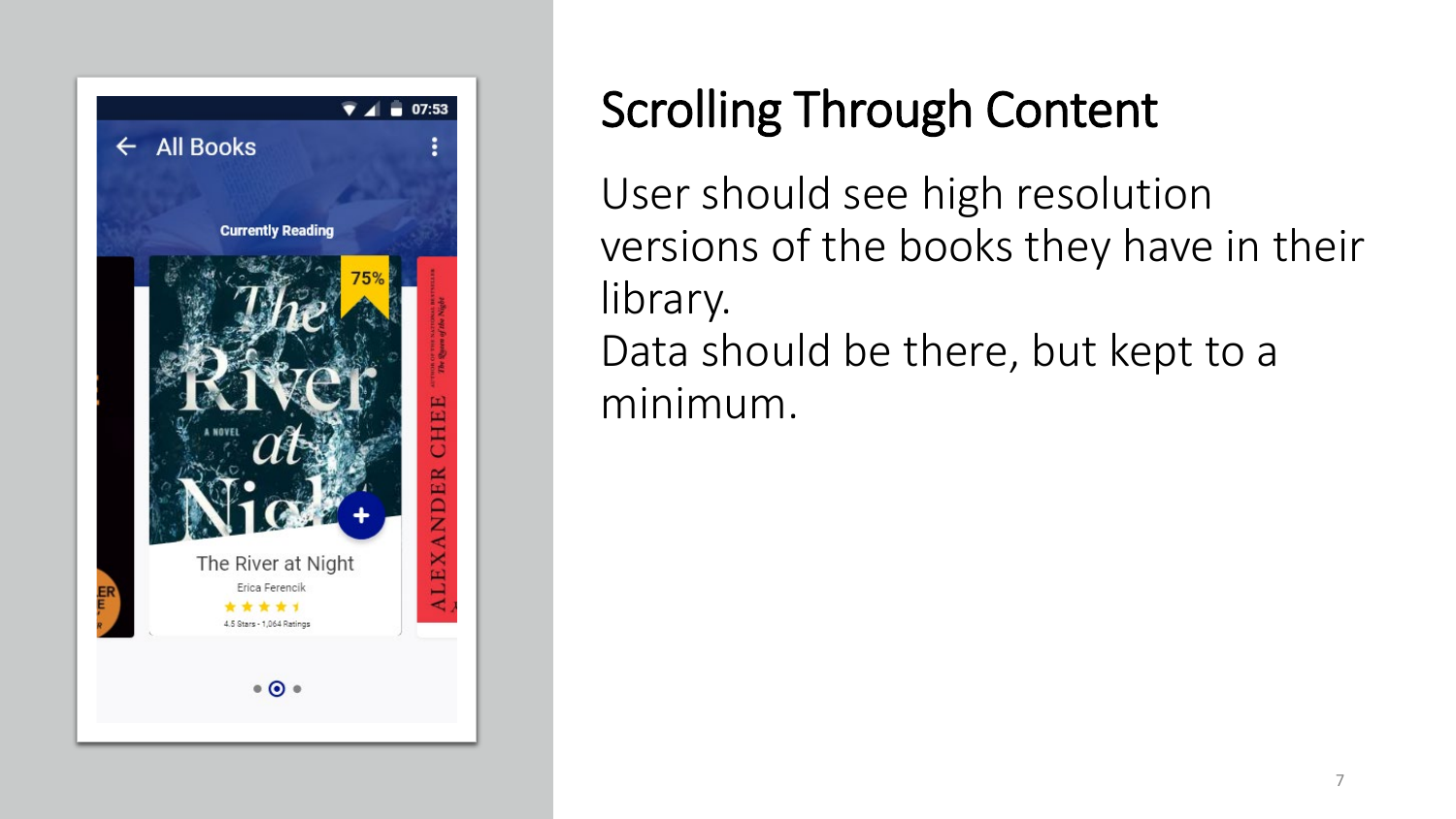

**George Raymond Richard Martin** (born George Raymond Martin; September 20, 1948), also known as GRRM, is an American novelist and Lorem Ipsum Sit Dolor.

He has lorem ipsum sit dolor, and lorem ipsum sit consecutur amitas consectur welem.

lorem ipsum sit dolor, and laram incum cit cancacutur

#### Author View

We should bring as much author data as we can, but compartmentalize it so it still feels light.